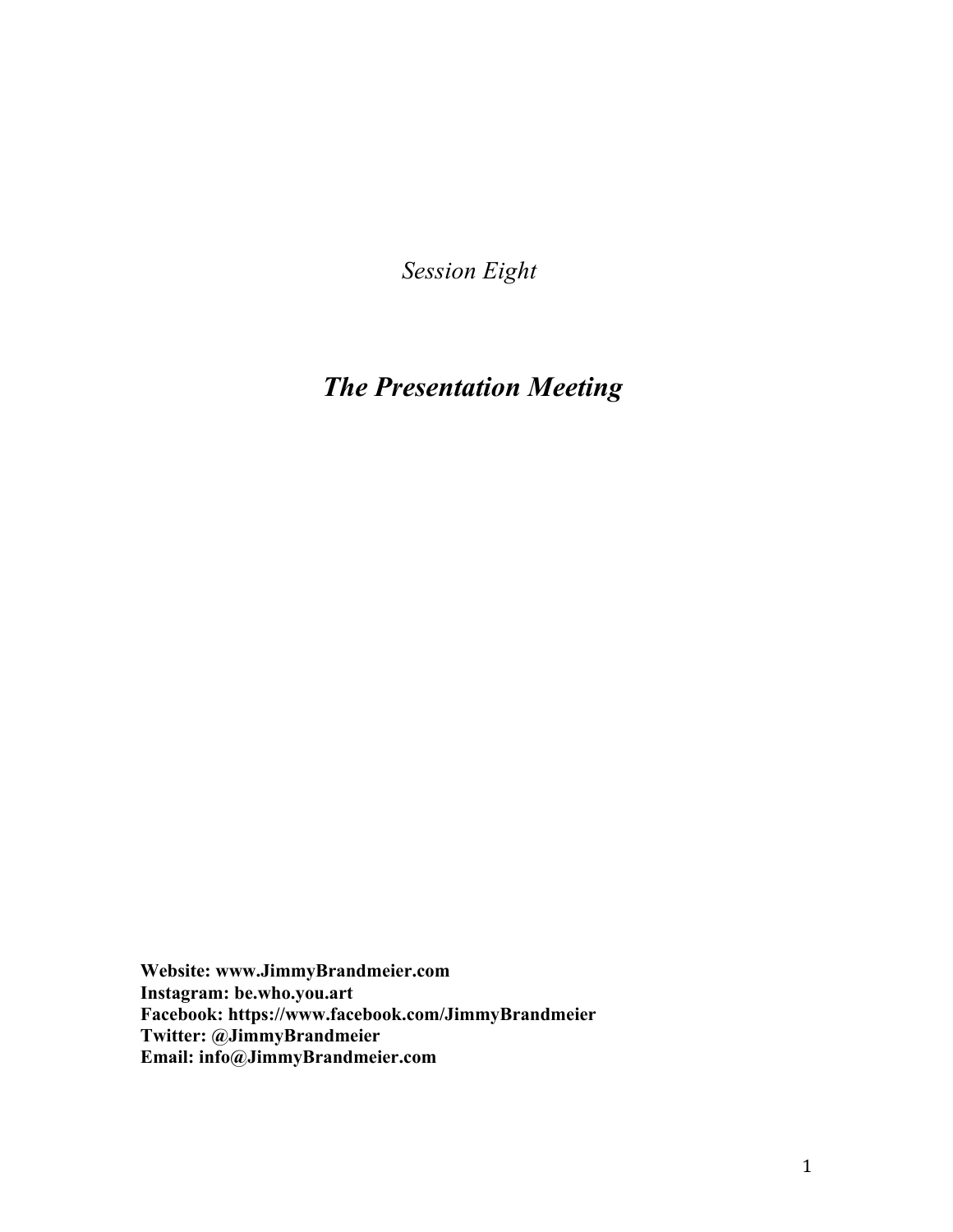### **How can you help the brand?**

### **Meeting objective:**

*Show them how you can provide REAL VALUE through music.*

Establish Credibility

Create Excitement

Schedule follow-up meeting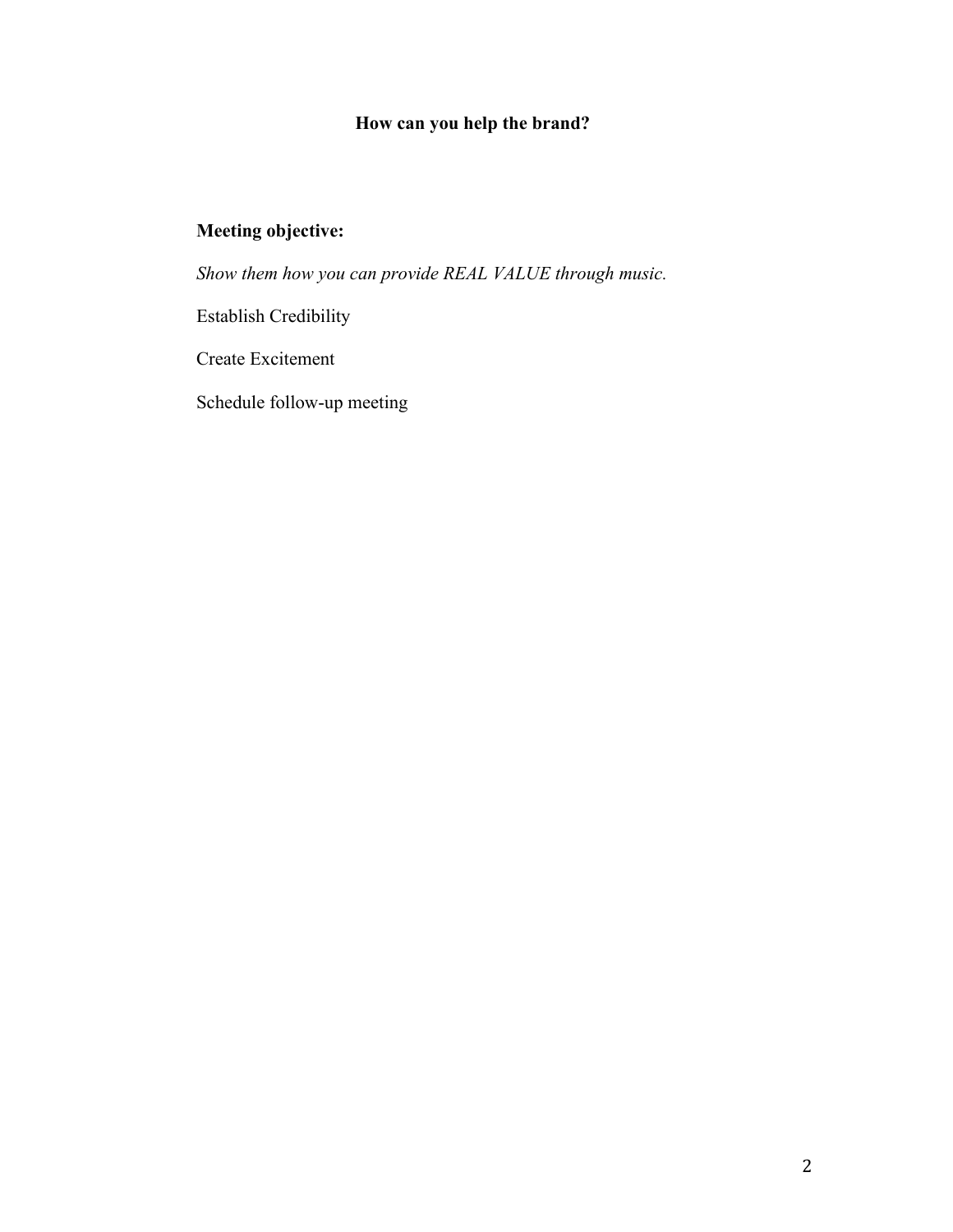**Elevator pitch:** Introduce yourself. Describe your vision and . . .

How you will CREATE VALUE for the brand. **Keep it short, tight and powerful.** 

**Break into too tight, Powerful Power Point Program.**

**Be prepared in advance for any objections, questions or comments.**

**Be crystal clear on the idea, investment and opportunity.**

**Be crystal clear on the value you are providing.** 

**Assure them you have the team that can deliver.**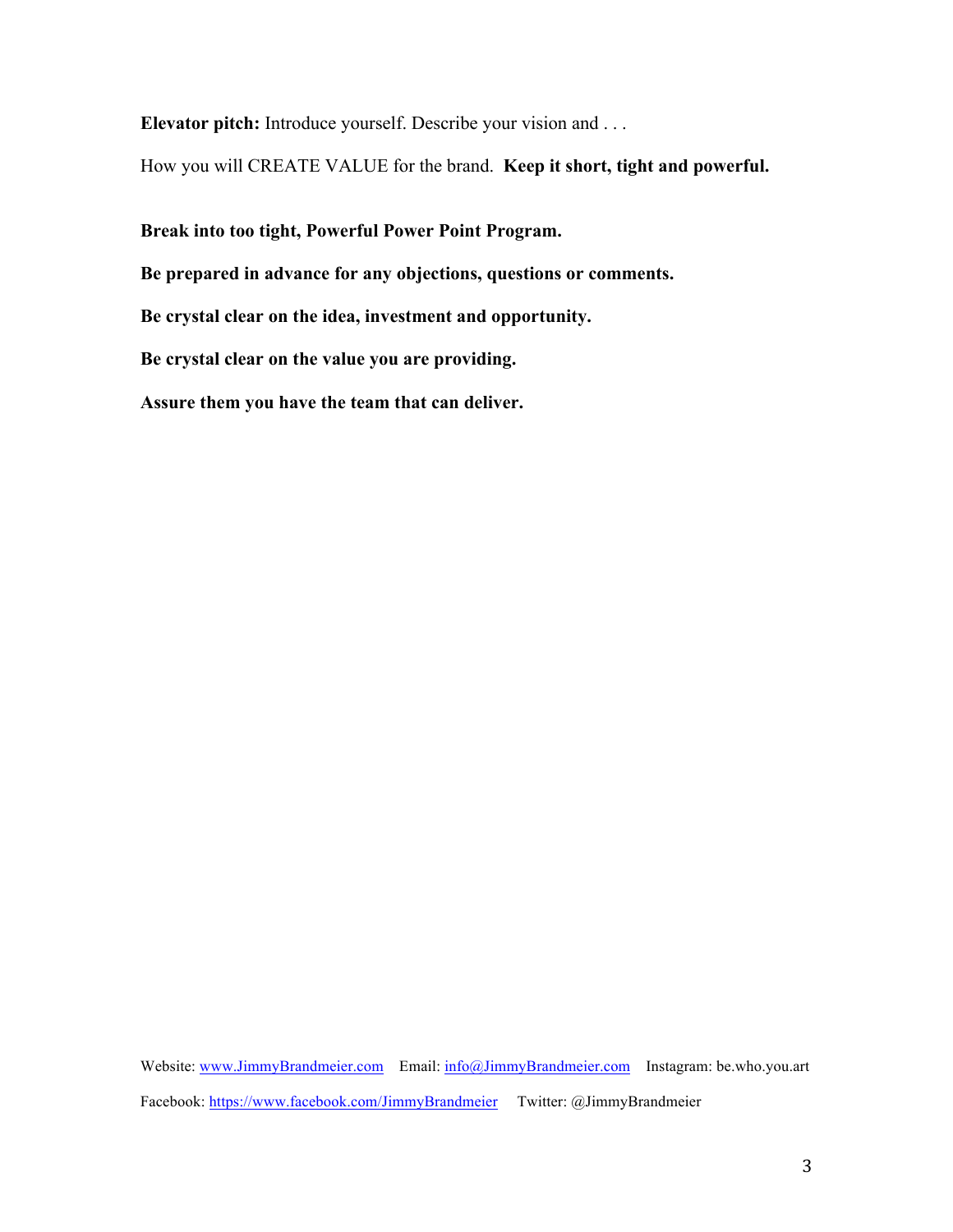### *THE DEAL IS CLOSED!*

If the brand likes the creative idea,

If the brand believes your "impression assumptions,"

If the brand believes you can deliver,

If the brand believes that \$35.00 CPM is a good deal,

The brand will believe it's worth \$3.2 million to buy 91,428,571 impressions.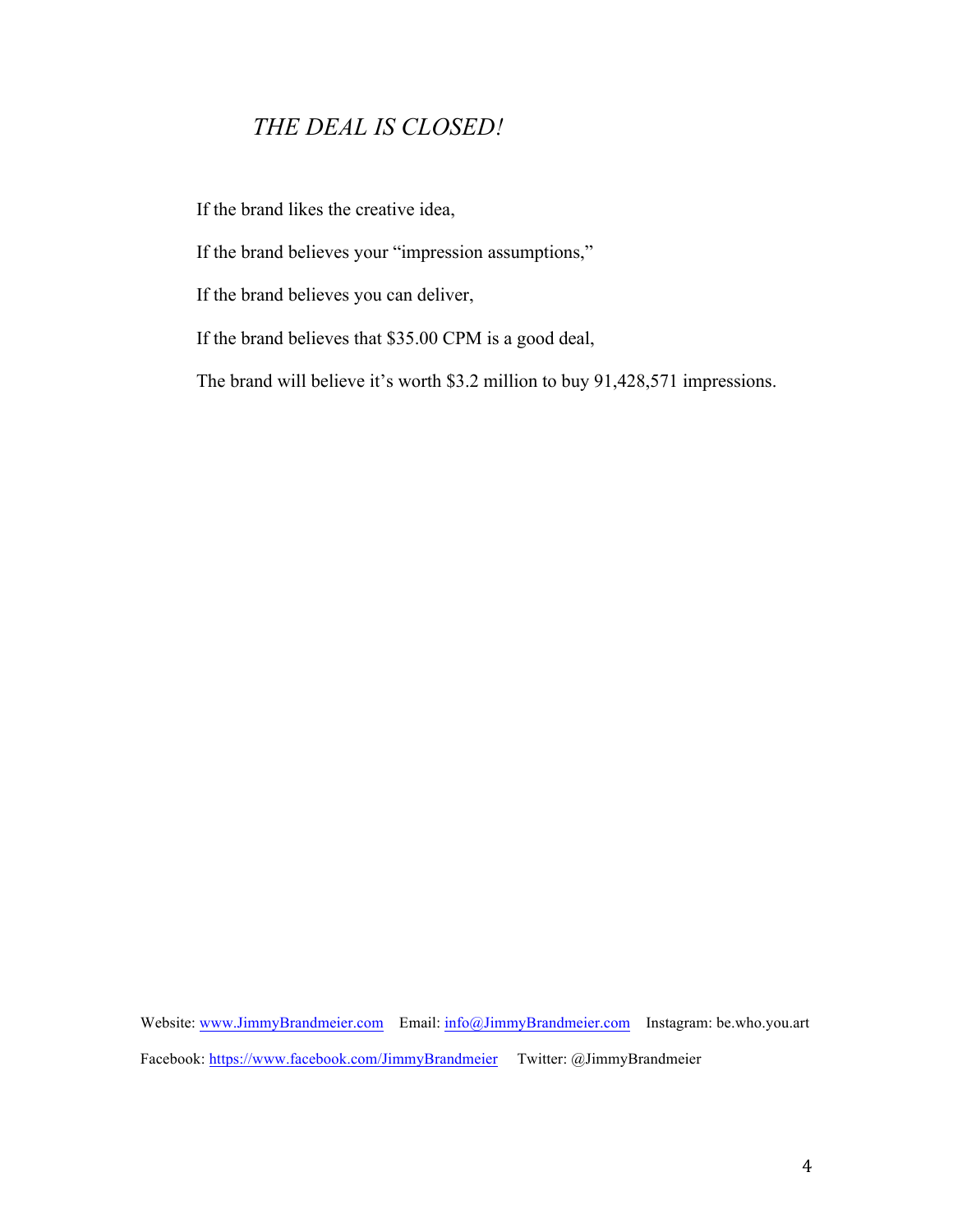#### **SUMMARY**

#### Five steps to sponsorship

- Step 1 Research and choose brand to approach
- Step 2 Discovery meeting
- Step 3- The Idea
- Step 4- Impressions/CPM Analysis spread sheet
- Step 5- Presentation Meeting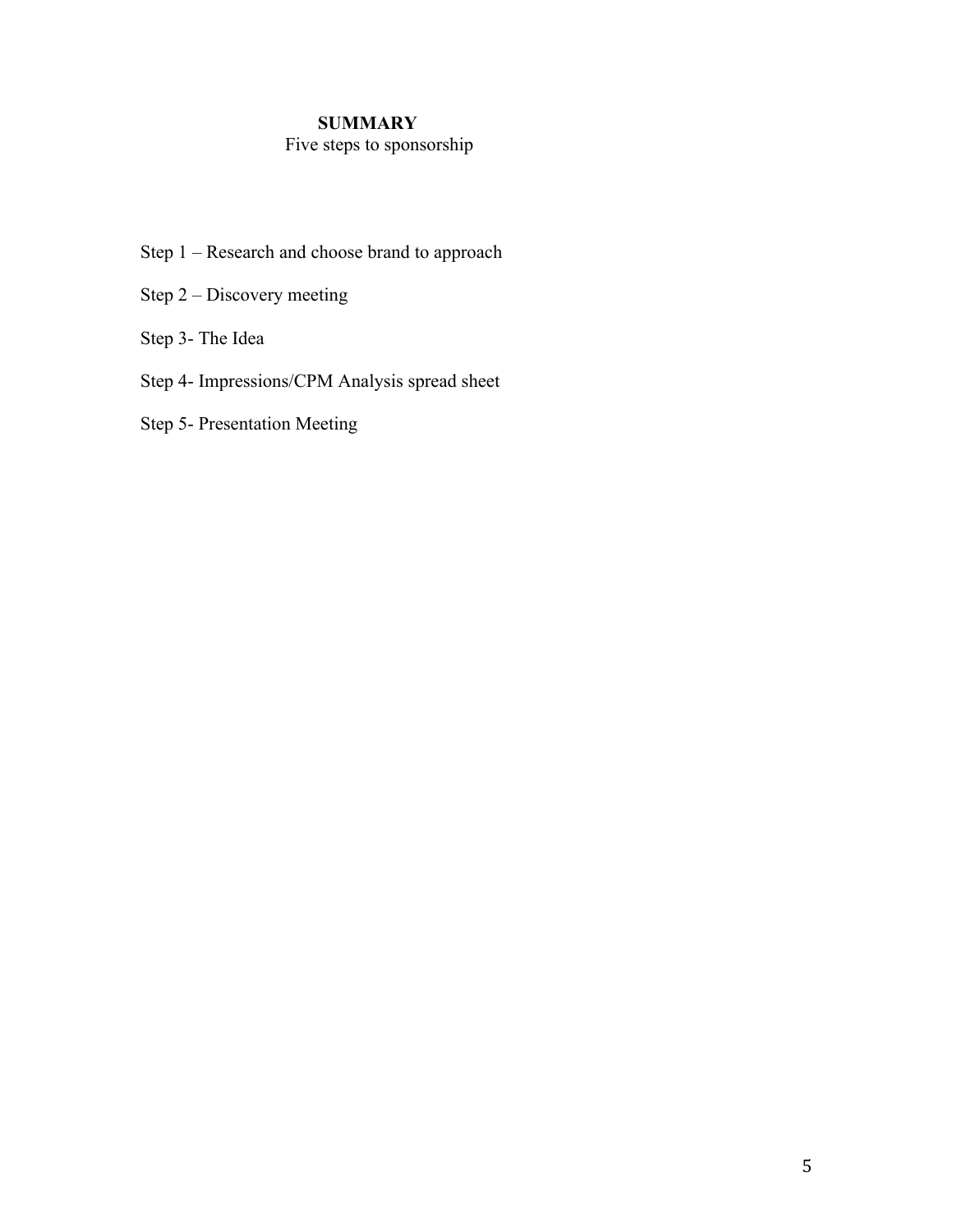#### **Fundamentals of Life: Session Eight:**

Find your why?

Build your TRIBE.

Work smarter not harder.

Get of out of your comfort zone.

Build a team to fill the gaps.

Choose the self-concept you will accept of yourself.

Look farther.

Most people play "make believe" I'll make it, but don't really believe.

What you hold in mind tends to manifest.

Live it on the inside first. Feel it. Be it.

#### *Be who you are—inside and out—no matter what, no matter how far.*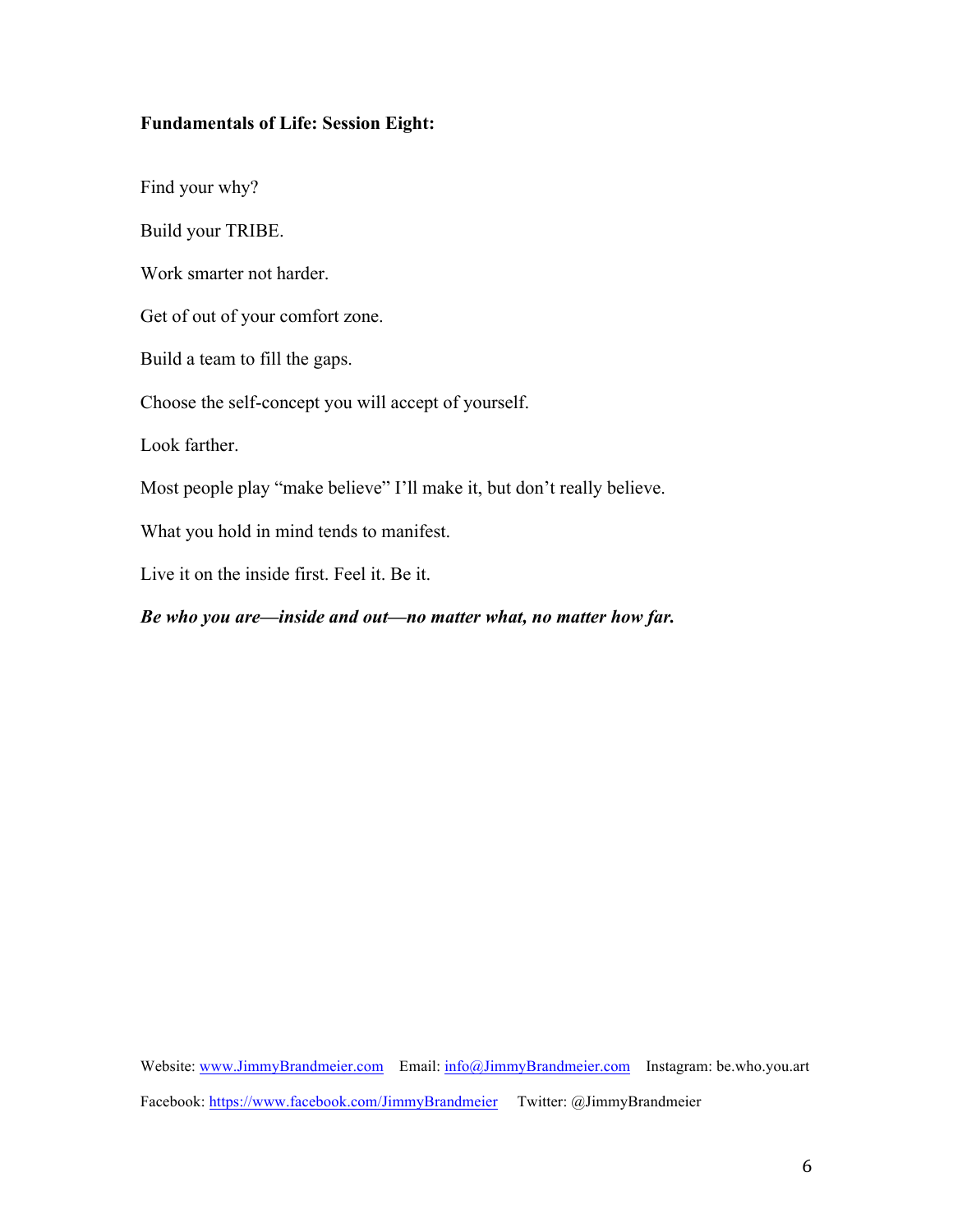

To Turn Someday into Now. . . Schedule it! Schedule something! Schedule anything!



 $\backslash$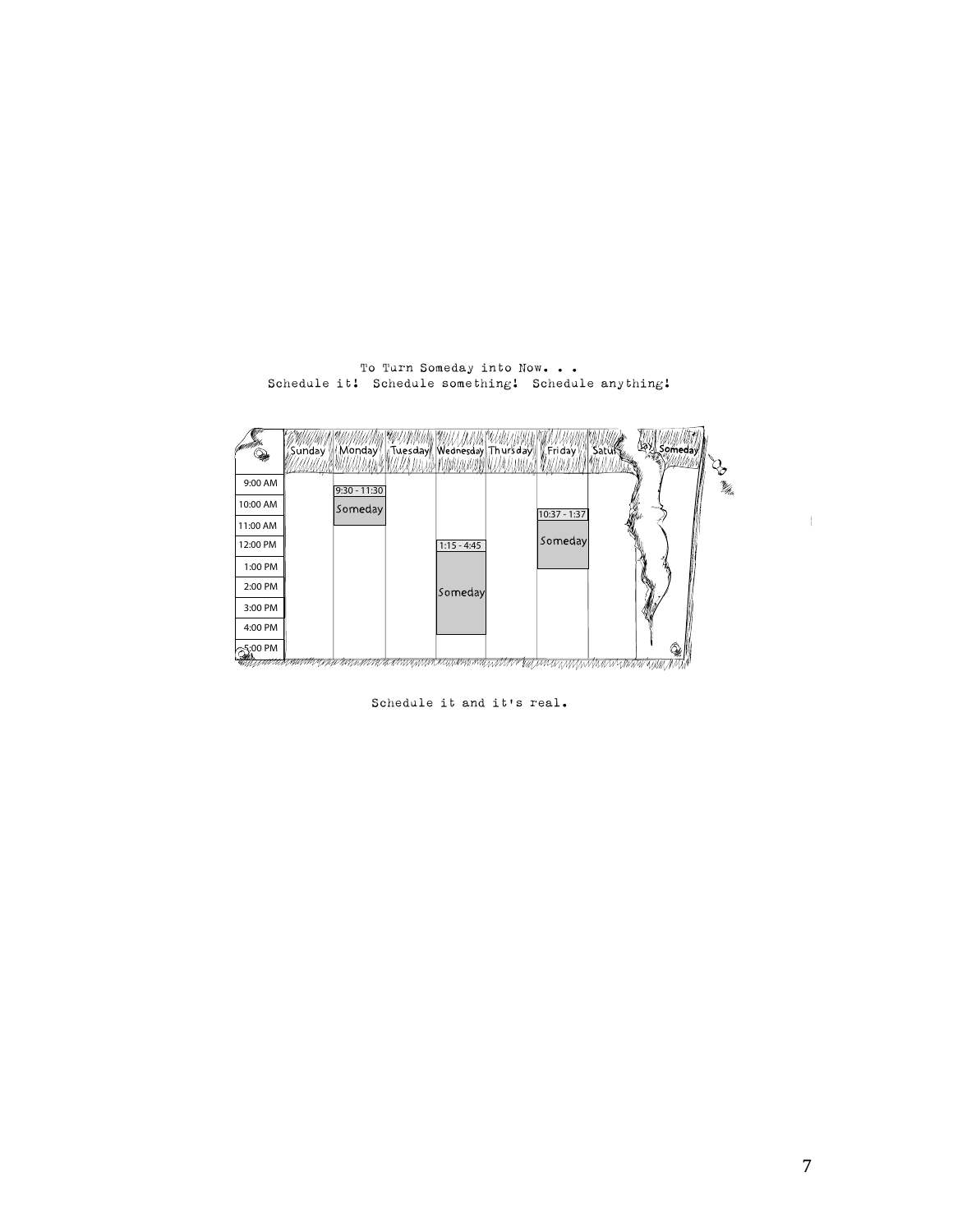| Notes to yourself: |  |
|--------------------|--|
|                    |  |
|                    |  |
|                    |  |
|                    |  |
|                    |  |
|                    |  |
|                    |  |
|                    |  |
|                    |  |
|                    |  |
|                    |  |
|                    |  |
|                    |  |
|                    |  |
|                    |  |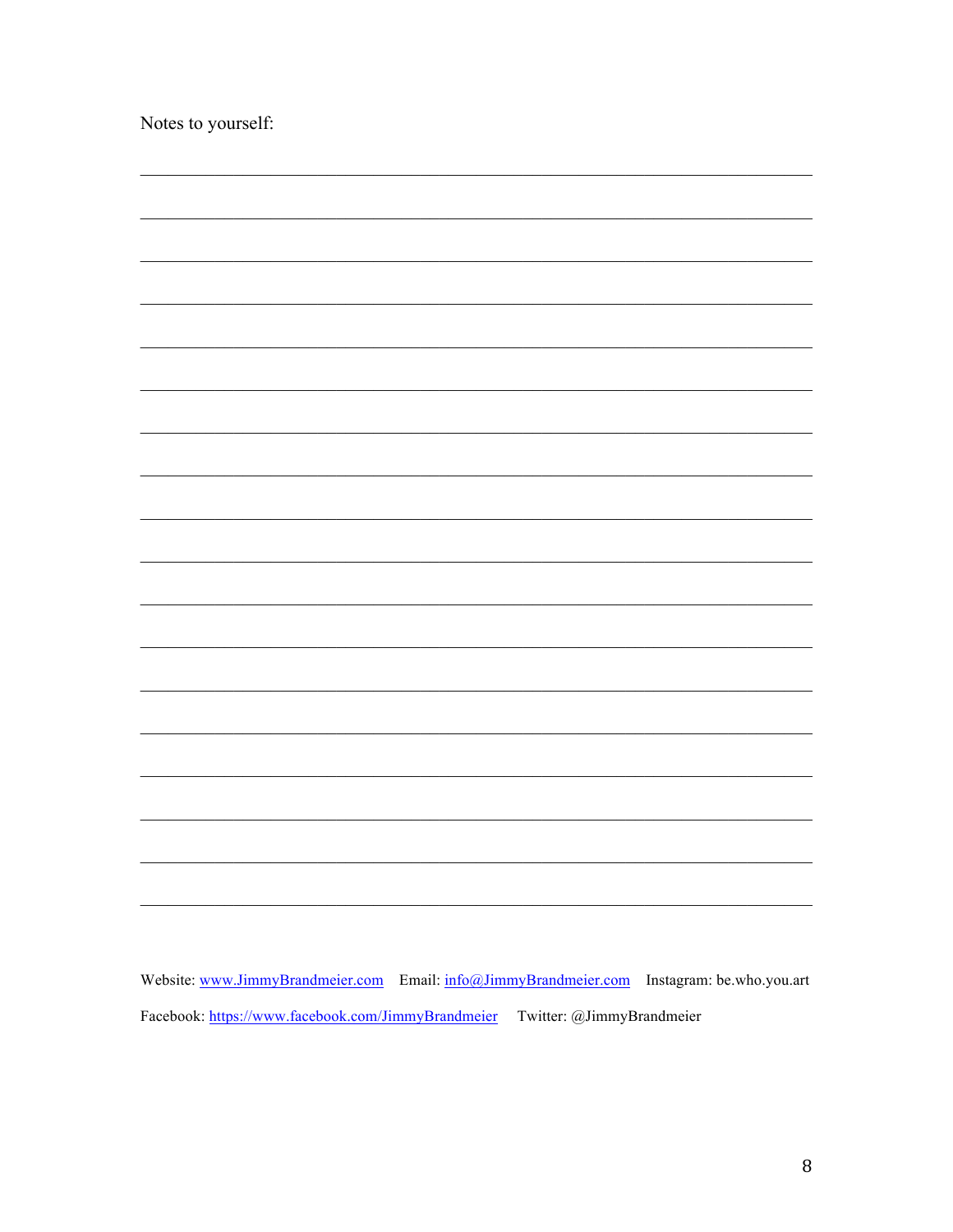| Notes to yourself: |  |
|--------------------|--|
|                    |  |
|                    |  |
|                    |  |
|                    |  |
|                    |  |
|                    |  |
|                    |  |
|                    |  |
|                    |  |
|                    |  |
|                    |  |
|                    |  |
|                    |  |
|                    |  |
|                    |  |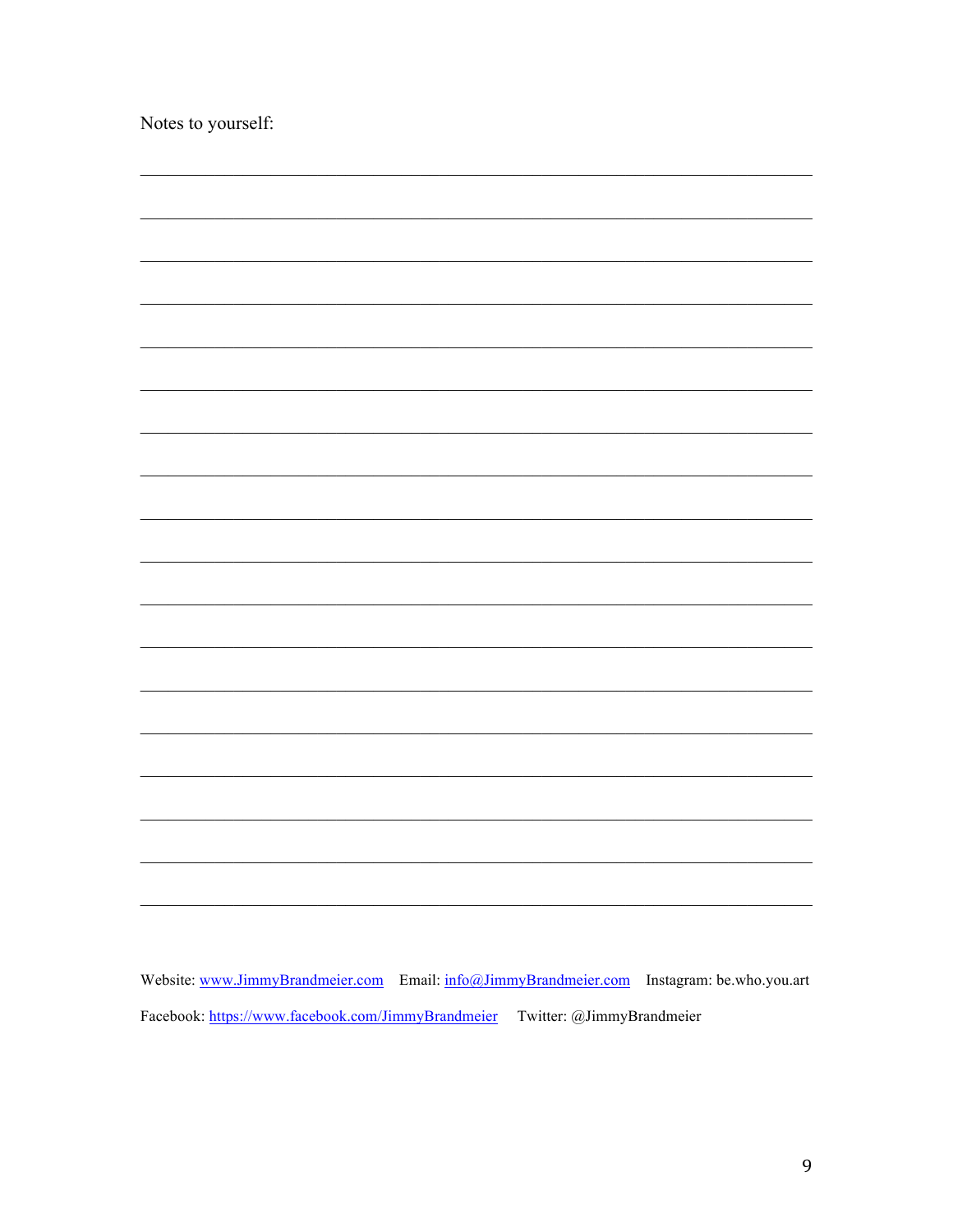I'd love it, if you checked out my upcoming book *Be Who You Are A Song For My Daughters.* Stay tuned for release date! In the meantime, please feel free to download my original song, *Be Who You Are,* the song upon which the book is based at . . . www.JimmyBrandmeier.com.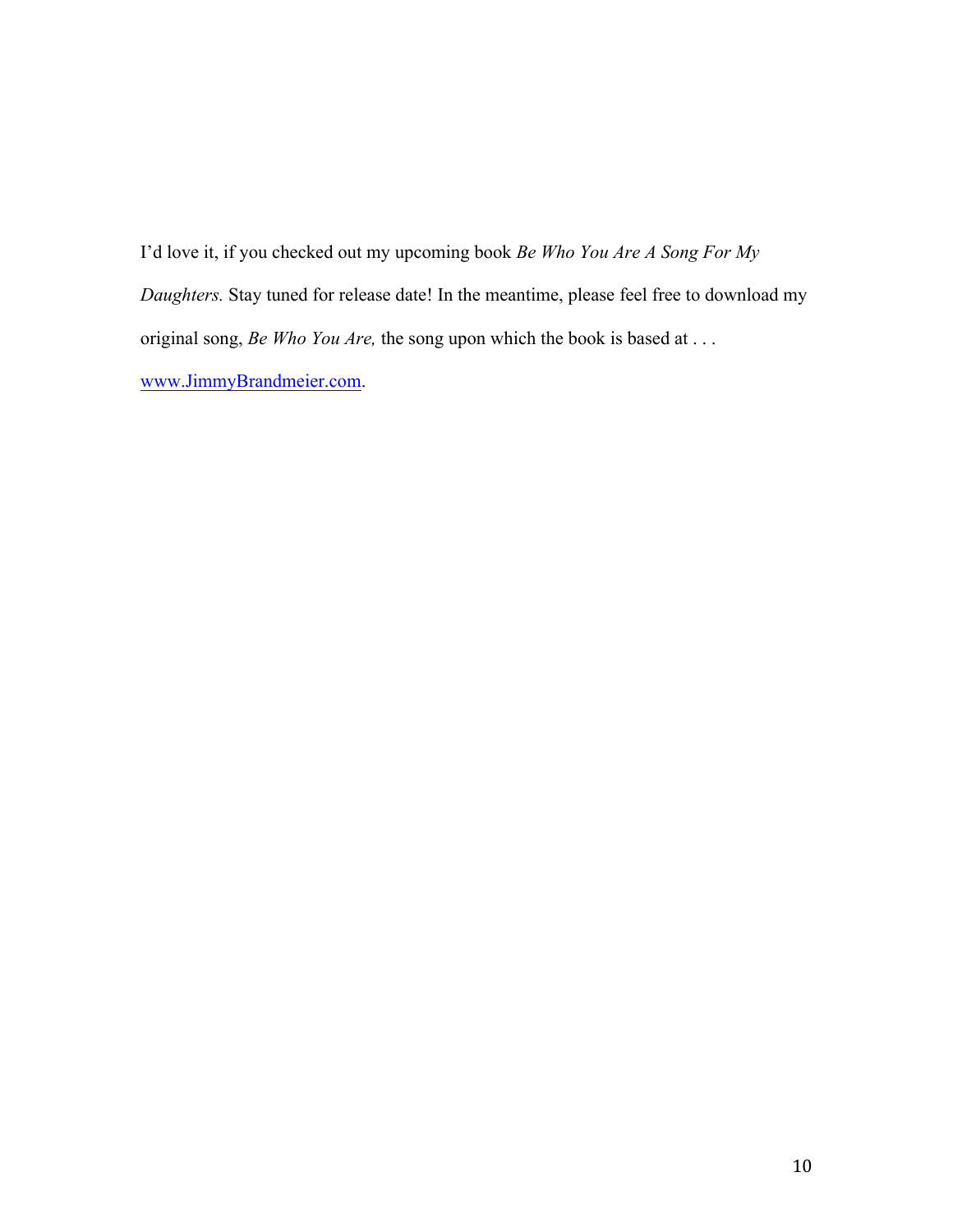



Jimmy Brandmeier